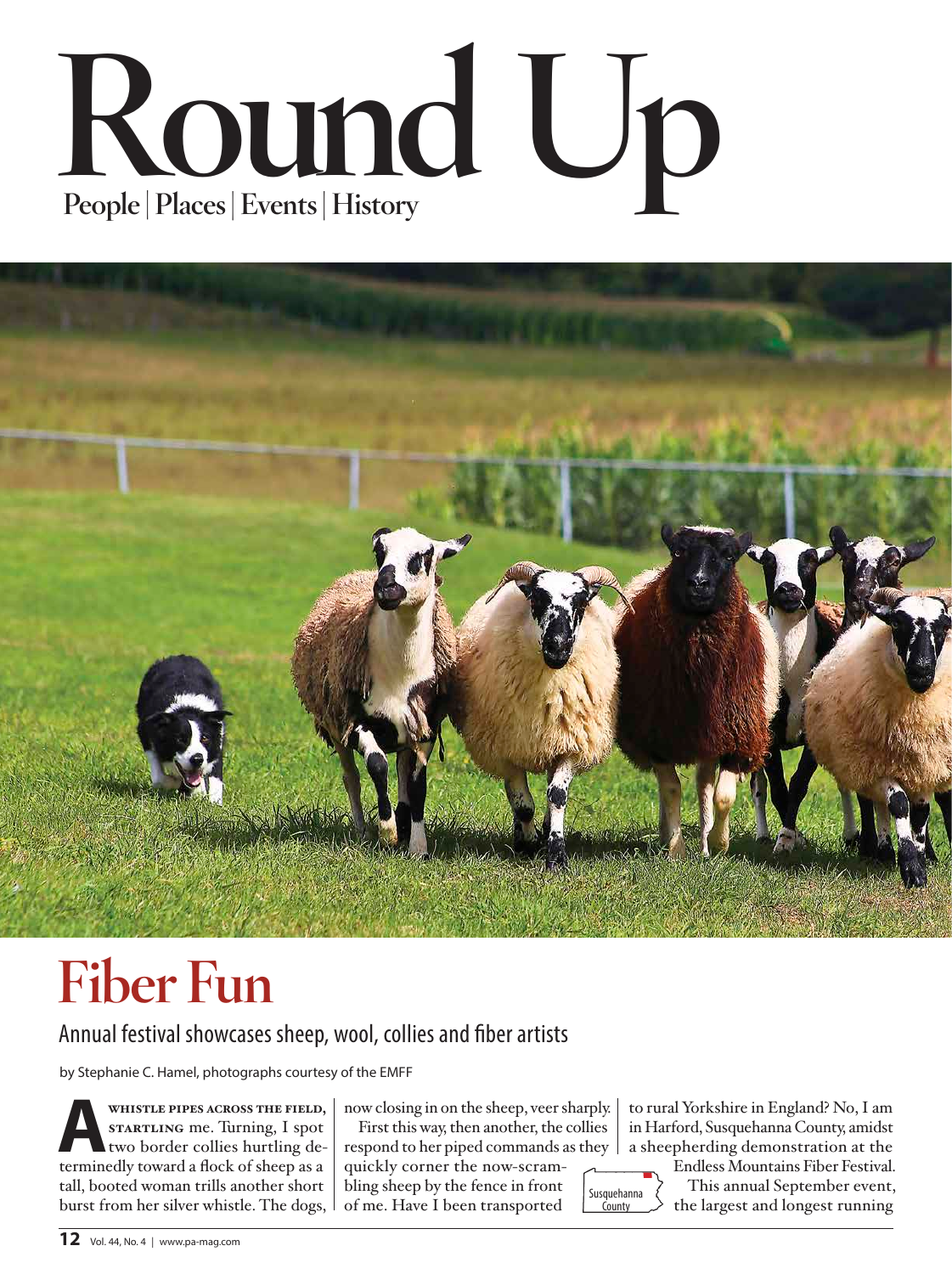



of its kind in the state, showcases fiberproducing animals and the textile arts.

### **Spinning and Shearing**

**JULIE PERRY, A SHEEP** farmer and fiber artist from Sundance Life Farm in Towanda, Bradford County, laughs when I tell her that I feel transported back in time. She is selling hand-loomed rugs and potholders at the event, and as we chat, she handspins yarn using a drop-spindle, an ancient way of creating thread.

"My husband said that very thing—that

he lives in a James Herriot veterinary story," she shares. "An onlooker at our fair might be surprised by how many people are doing this type of work and of the satisfaction that we gain from it."

Perry was raised on a farm and learned handcrafts at an early age. Her mother, an expert quilter, gave her cardboard pages with large holes punched in them to teach her how to "sew" with yarn.

The annual festival brings local shepherds and artists together to share their knowledge of fiber-producing animals and

(left) **A border collie shepherds a group of sheep during a demonstration at the event.** (above) **A youngster snuggles up to an angora rabbit. A demonstration on Saturday will showcase the species' care and housing and how to harvest the rabbit's fiber, as well as spin it into yarn.** 

the methods used to process their fiber. It began in 2003 in conjunction with the Penn State Extension. Throughout the weekend, demonstrations and classes are held, ranging from hoof trimming to loom weaving.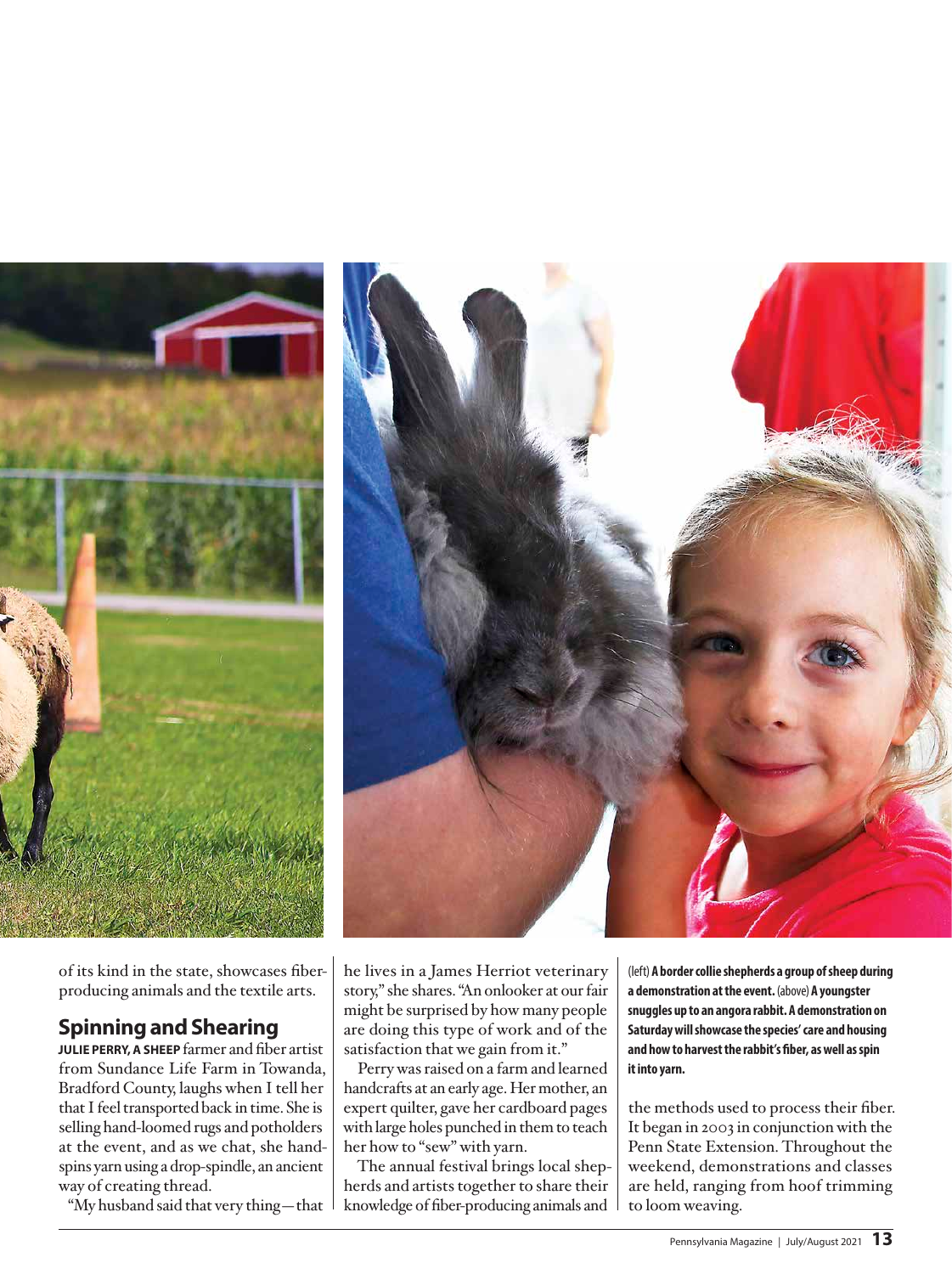# Round Up



HOLLY ROAD FIBERS

**Held at the Harford Fairgrounds, the event features vendors selling raw fiber as well as spun and dyed yarn. Visitors can also attend demonstrations and lectures on related topics, such as fiber dying and sheep shearing.** (far right, bottom) **Kelly DeBree of River's End Sheep Farm demonstrates how to shear a sheep.** 

### **Other Fiber Festivals in Pennsylvania**

**Landis Valley Wool Frolic and Yarn Sale,** Landis Valley Village and Farm Museum, Lancaster—held annually in September. *landisvalley museum.org/event/wool-frolic-and-yarn-sale*

**Lehigh Valley Fiber Festival,** Macungie Memorial Park, Macungie, Lehigh County— September 11-12. *lvfiberfest.com*

**Fall Fiber Arts Festival,** Leesport Farmers Market, Leesport, Berks County—November 20-21. *galaonline.org/pa-fall-fiber-arts-festival*

**Allentown Fiber Festival,** Merchants Square Mall, Allentown, Lehigh County—held annually in April. *allentownfiberfestival.com* 

**Central Pennsylvania Fiber Festival,**  Lycoming County Fairgrounds, Hughesville held annually in May. *centralpennfiberfest.com*

**Sheep and Fiber Festival, Greene County Fair**grounds, Waynesburg—held annually in May. *sheepandfiber.com* 

As I wander past pens holding various breeds of sheep, goats, alpacas and llamas, I overhear teenager Karina Anderson of Aboundingful Farm in Palmyra, Dauphin County, explaining the proper care of an angora rabbit to a small child, who is stroking the animal's incredibly soft fur.

I hear the buzzing of a razor and turn to watch a sheepshearer at work. A mat of thick wool piles up on the floor. The freshly shorn sheep suddenly leaps up and rushes past two seated women, who are treadling spinning wheels with their feet. Unfazed by the commotion, they continue telling an onlooker how wool fibers are blended to yield different weights of yarn with varying textures, durability and warmth.

An open, juried fleece sale and show is under way in a shaded area, and as I gaze at the bags of cashmere, llama and Icelandic wool, I am surprised by how much there is to learn about fibers, how little I know of how clothing is prepared and how much effort is involved in the process.

### **Fiber Arts**

**BENEDETTA LAWRENCE OF BEAR** Creek, Luzerne County, has come to the festival to find yarn for her knitting, but she also enjoys seeing the animals and discussing fiber arts with other interested craftspeople.

"We have a border collie at home," she tells me, "so I enjoy watching the dogs here herding in the field. I also like to learn about the breeds of sheep and rabbits. I try to spin angora wool. It is not easy, but it's fun to try."

Those who do not knit, weave or spin will still find things to do at the festival and items to purchase from vendors, who sell handcrafted arts and goods, including wool socks, jackets and scarves. At one of the stalls, I stop to preen in a mirror while trying on a lovely plum-colored hat. I ask the fiber artist why she decided to sell hats.

"We raised horses forever and then jumped into raising alpacas," says Nancy Imphong of Shadowberry Farm Alpacas in Carlisle, Cumberland County. "After shearing them, we had the fiber, so I learned to spin and began knitting."

She explains that alpaca fiber is known for its fineness, but as an animal ages, its fiber becomes slightly coarse. "It is not something you would want against your neck," she says, "so I use the fiber from Acer, our first alpaca, for some of these hats."